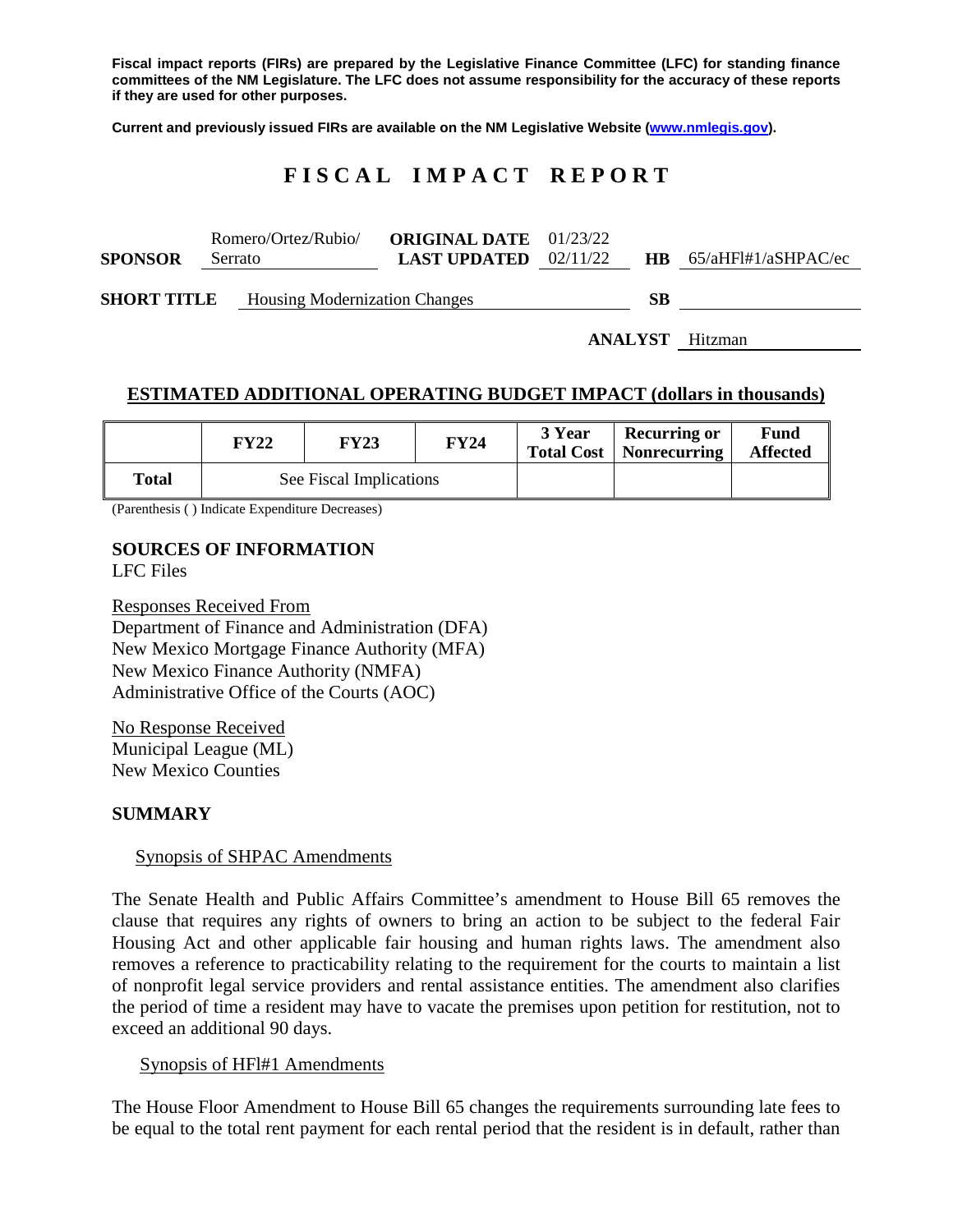#### **House Bill 65/ aHFl#1/aSHPAC/ec – Page 2**

the total cost of the monthly rent payment. Further, related to the conditions under which a resident can prove retaliation, complaints must be made to the owner, rather than a gas, electric, or other utility company, regarding the functioning or safety of a mechanical device, utility service or owner-supplied appliance.

#### Synopsis of Original Bill

House Bill 65 expands what is considered unlawful discriminatory practices in housing and expands the renters' legal protections and recourse through several provisions. For instance, HB65 increases the time a resident is allowed to make rent payments, reduces the amount of late fees an owner may charge and increases the amount of time for a tenant to vacate the premises if ordered by the court. HB65 adds language to the Uniform Owner-Resident Relations Act to state that, if a residents' rent is subsidized by a government agency, the maximum late fee shall be 10 percent of the portion of rent that is paid by the resident and requires owners to provide tenants with written or electronic receipt of payment.

Related to tenant deposits, HB65 also adds clarification on when an owner may withhold deposit, requires owners to email or hand deliver a statement and any payment to the last known address of the resident and requires the owner to deliver at least one additional notice if mail is undeliverable. Failure to provide a written statement will result in forfeiture of any remaining deposit and any right to pursue independent action against the resident.

HB65 also extends the period that tenants have to submit late payments from three days to 11 days and notes circumstances under which a resident may prove retaliation by the owner.

HB65 notes that during an emergency or disaster declared by the government or a joint resolution of the legislature, an owner shall not refuse or seek termination of any rental agreement that expires during, or for 30 days after, the termination of the declaration of emergency or disaster. Emergency or disaster declarations include quarantine, isolation, and social distancing measures. The bill has an emergency clause.

### **FISCAL IMPLICATIONS**

Amendments to the bill do not result in any changes to the estimated fiscal impact. The bill does not have a direct impact to the general fund and does not make an appropriation. However, HB65 will likely have a minimal fiscal impact since the increased time allotted for payment of rent and late fees may result in fewer evictions and a lower case load for administrative officers to conduct eviction hearings, resulting in some level of cost savings for those entities. For instance, as noted by AOC, the sections of HB65 having the most significant fiscal impact on the judiciary are the amendments regarding timing of notices, timing of hearings, the ability to cure post-filing of a petition, procedural changes to how writs are issued, and retaliation. These provisions have the potential to assist the judiciary in addressing an anticipated increase in eviction hearings and in implementing the AOC's Eviction Diversion Program, created January 4, 2022 to provide settlement facilitation and help with rental assistance applications for parties in non-payment of rent eviction cases.

In addition, landlords may see increased payment of rent and late fees during times of hardship by allowing additional flexibility to tenants, which may decrease the rate on non-payment to owners.